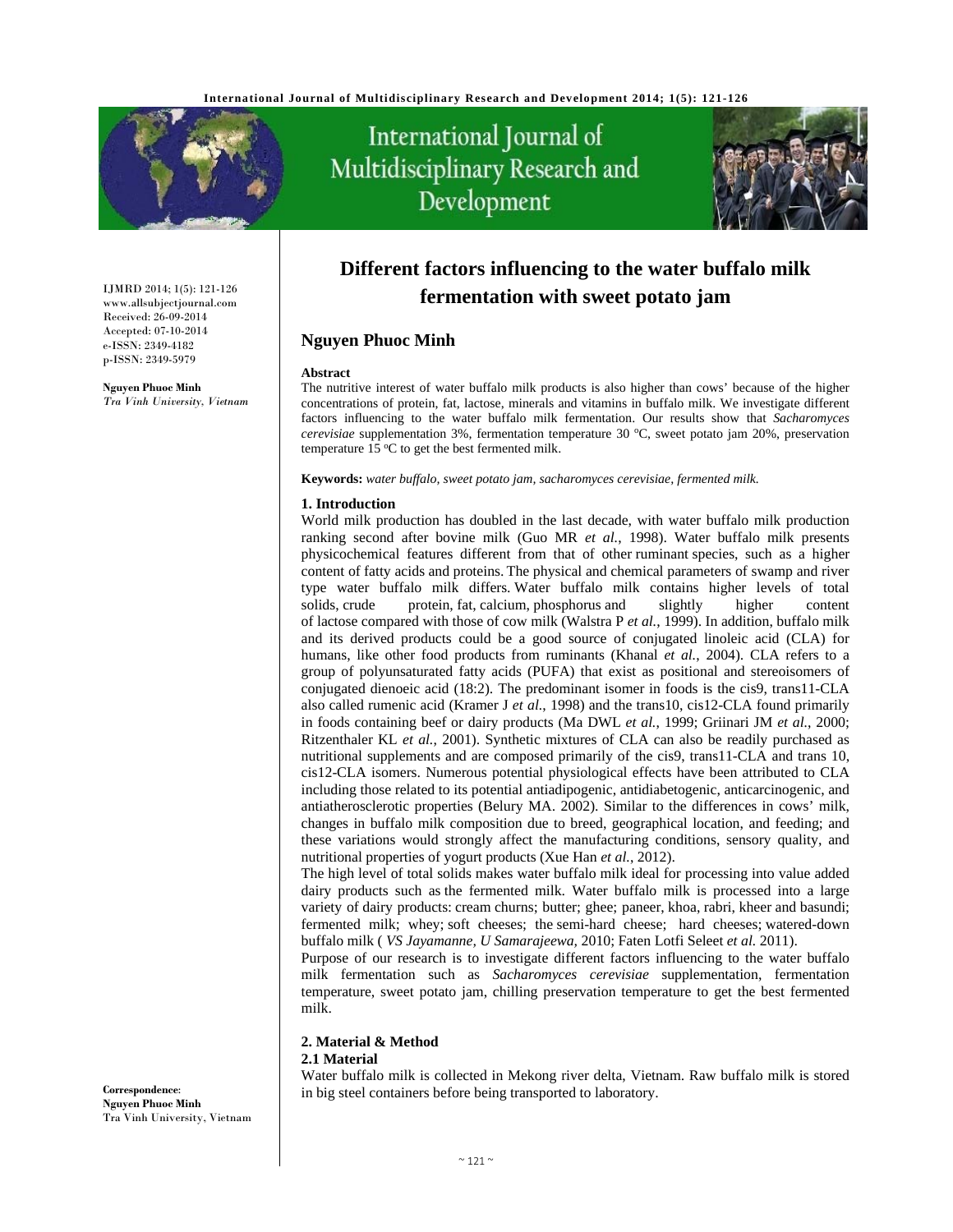

**Fig1:** Water buffalo and its milk **Fig 2:** Sweet potato jam.

# **2.2 Research method**

**2.2.1 Chemical composition analysis in raw material** 

Protein: by Kjeldahl method Lipid: by Gerber method Dry matter: by drying to basic weight pH: by pH meter Coliform: by colony counting Acidity: by titration

**2.2.2 Experiment #1: Effect of yeast ratio and fermentation temperature to the fermented milk quality**

**Table 1.** Experimental arrangement #1

| Temperature $(^{\circ}C)$ | Sacharomyces cerevisiae (%) |       |       |
|---------------------------|-----------------------------|-------|-------|
|                           | 1(A1)                       | 3(A2) | 5(A3) |
| 30(B1)                    | A1B1                        | A2B1  | A3B1  |
| 37(B2)                    | A1B2                        | A2B2  | A3B2  |
| 42 (B3)                   | A1B3                        | A3B3  | A3B3  |

Mixture of buffalo milk and sugar has the soluble dry matter 18%. It's heated to 65-70  $\rm{^0C}$  with pressure 250 kg/cm2 in 4 minutes. The fermentation is performed as in table 1 above. During this process, we monitor lactic acid formation until its value 0.70-0.75%, then we mix with it with sweet potato jam 10%, continue the fermentation until lactic acid value 0.9-1.0%. The fermented milk is preserved at  $4^{\circ}$ C. Experiment is randomly designed with triplication. Testing parameters include structure, appearance and flavour of product as well as the fermentation time.

#### **2.2.3 Experiment #2: Effect of sweet potato jam ratio to the fermented milk quality**

We perform the experiment #2 with the optimal parameter as in experiment #1, but change the sweet potao jam ratio (10, 15, 20%). Fermentation ceases when lactic acid reachs 0.9-1.0%. The fermented milk is preserved at  $4^{\circ}$ C. Experiment is randomly designed with triplication. Testing parameters include structure, appearance and flavour of product*.* 

**2.2.4 Experiment #3: Effect of final fermentation temperature to the fermented milk quality** 

We perform the experiment #2 with the optimal parameter as in experiment #1  $\&$  2, but change the final fermentation temperature 15  $\mathrm{^{\circ}C}$  and 28-30  $\mathrm{^{\circ}C}$ . Fermentation ceases when lactic acid reachs 0.9- 1.0%. The fermented milk is preserved at  $4^{\circ}$ C.

Experiment is randomly designed with triplication. Testing parameters include structure, appearance and flavour of product*.* 

### **2.3 Statistical analysis**

All data are processeed by ANOVA using Statgraphics 6.0.

# **3. Result & Discussion**

**3.1 Chemical composition analysis in raw material** 

**Table 2:** Chemical composition in raw buffalo milk

| <b>Composition</b> | Percentage   |
|--------------------|--------------|
| Protein            | 4.20%        |
| Lipid              | 3.28%        |
| Lactose            | 3.64%        |
| Dry matter         | 11.56%       |
| Coliform           | 180 (CFU/ml) |
| nН                 | 6.60         |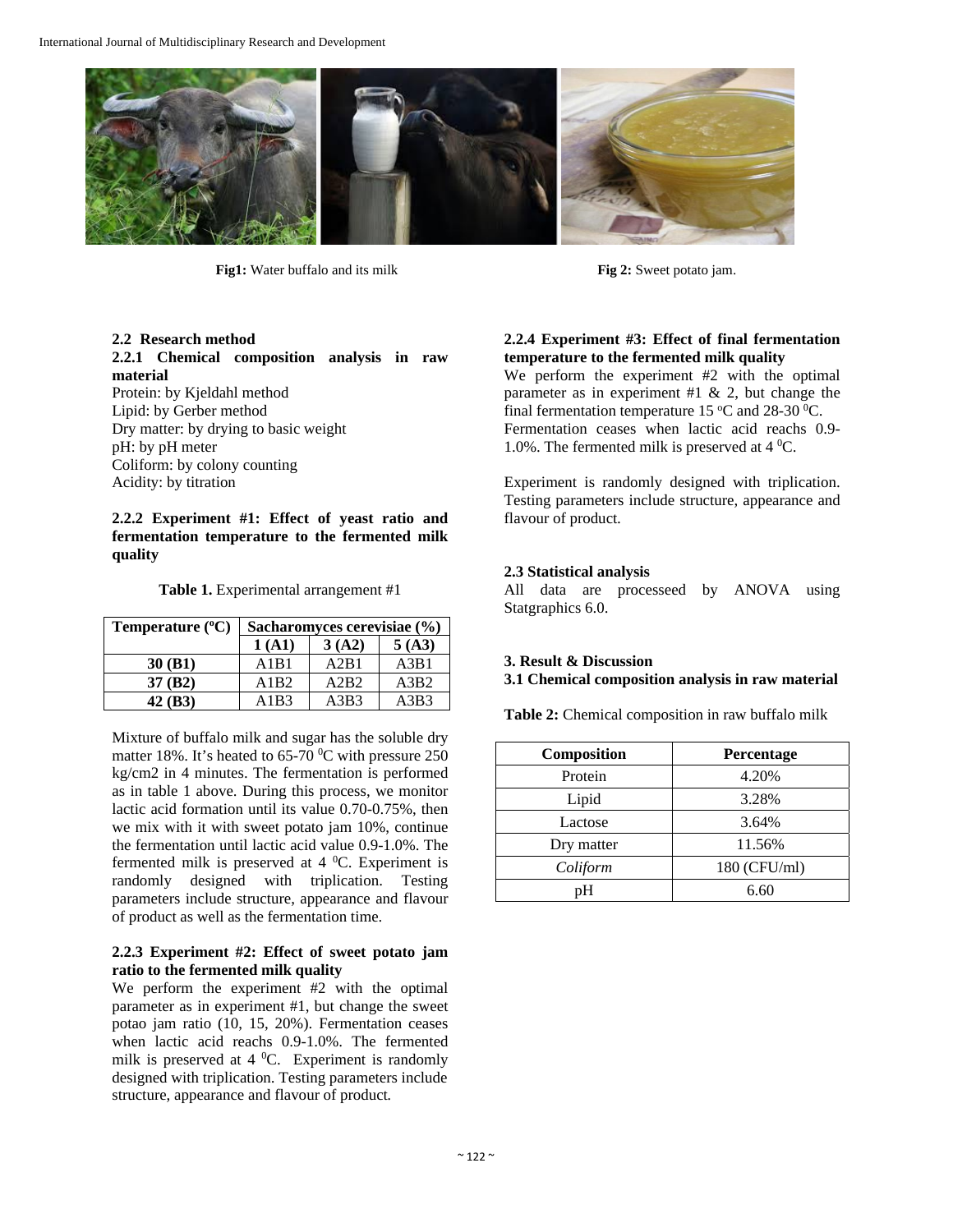fermentation time at 30 $\mathrm{^{0}C}$ 

# **3.2 Effect of yeast ratio and fermentation temperature to the fermented milk quality**

### **3.2.1 Effect of yeast ratio to lactic acid formation and fermentation temperature to the fermented milk quality**









**Table 3.** Effect of yeast ratio and fermentation temperature to the fermentation time and lactic acid formation

| Temperature $(^0C)$ | Yeast ratio $(\%)$ | Fermentation time (hour) | Acidity increasement (%) |
|---------------------|--------------------|--------------------------|--------------------------|
| 30                  |                    | 16                       | 0.05                     |
| 30                  |                    | 15                       | 0.06                     |
| 30                  |                    | 14                       | 0.07                     |
| 37                  |                    | 12                       | 0.065                    |
| 37                  |                    | 11                       | 0.075                    |
| 37                  |                    | 10                       | 0.080                    |
| 42                  |                    |                          | 0.070                    |
| 42                  |                    | 8.5                      | 0.080                    |
|                     |                    |                          | 0.090                    |

At high fermentation temperature (37-42 <sup>0</sup>C), lactic bacteria can grow better than low fermentation temperature (30  $^{0}C$ )  $^0C$ ).





**Fig 8:** Fermentation time by yeast ratio at 42 <sup>o</sup>C

From figure 6, 7 & 8 the lactic acid formation is optimal when being fermented at 5% yeast ratio.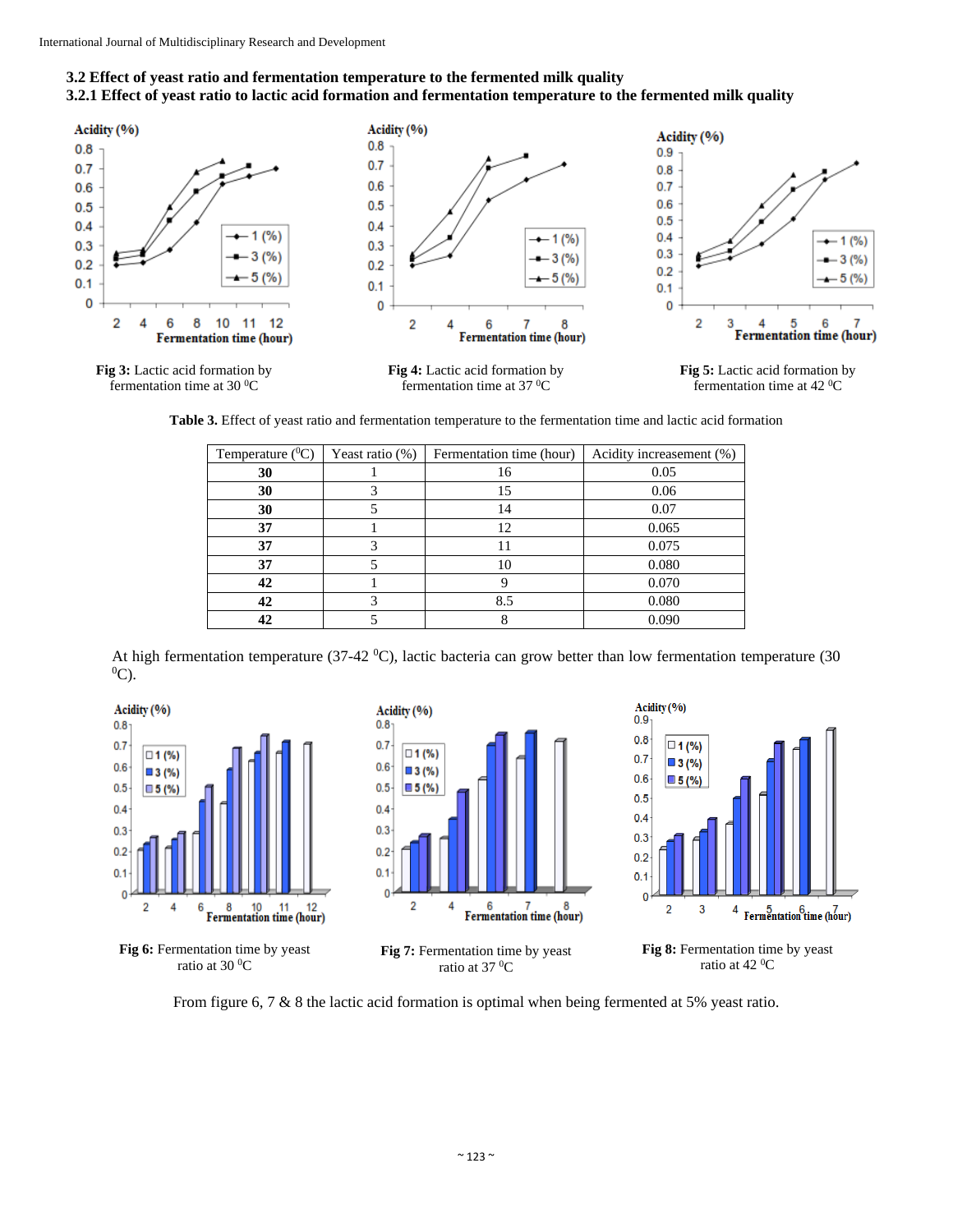International Journal of Multidisciplinary Research and Development



From figure 9, 10, 11 we can see that with the same yeast ratio, fermentation at high temperature (42  $^{\circ}$ C) will produce more lactic acid. With above data, the fermentation at  $42 \degree C$  and yeast ratio 5% we will get the best lactic acid formation as well as the calcium-caseinate-phosphate coagulation.

#### **3.2.2 Effect of yeast ratio and fermentation temperature to the fermentation time and lactic acid formation during chilling preservation**

Chilling preservation plays role to create special flavour and structure for product.





**Fig 13:** Lactic acid formation during the chilling preservation by different yeast ratios at temperature 37 0C

**Fig 14:** Lactic acid formation during the chilling preservation by different yeast ratios at temperature 42 0C

While fermentation at  $42^{\circ}$ C and yeast ratio 5%, the chilling preservation is quickly established.











**Fig 17:** Lactic acid increasement during the chilling preservation by different yeast ratios at fermentation temperature 42 °C

With yeast ratio 5%, the lactic acid increasement is strongly established.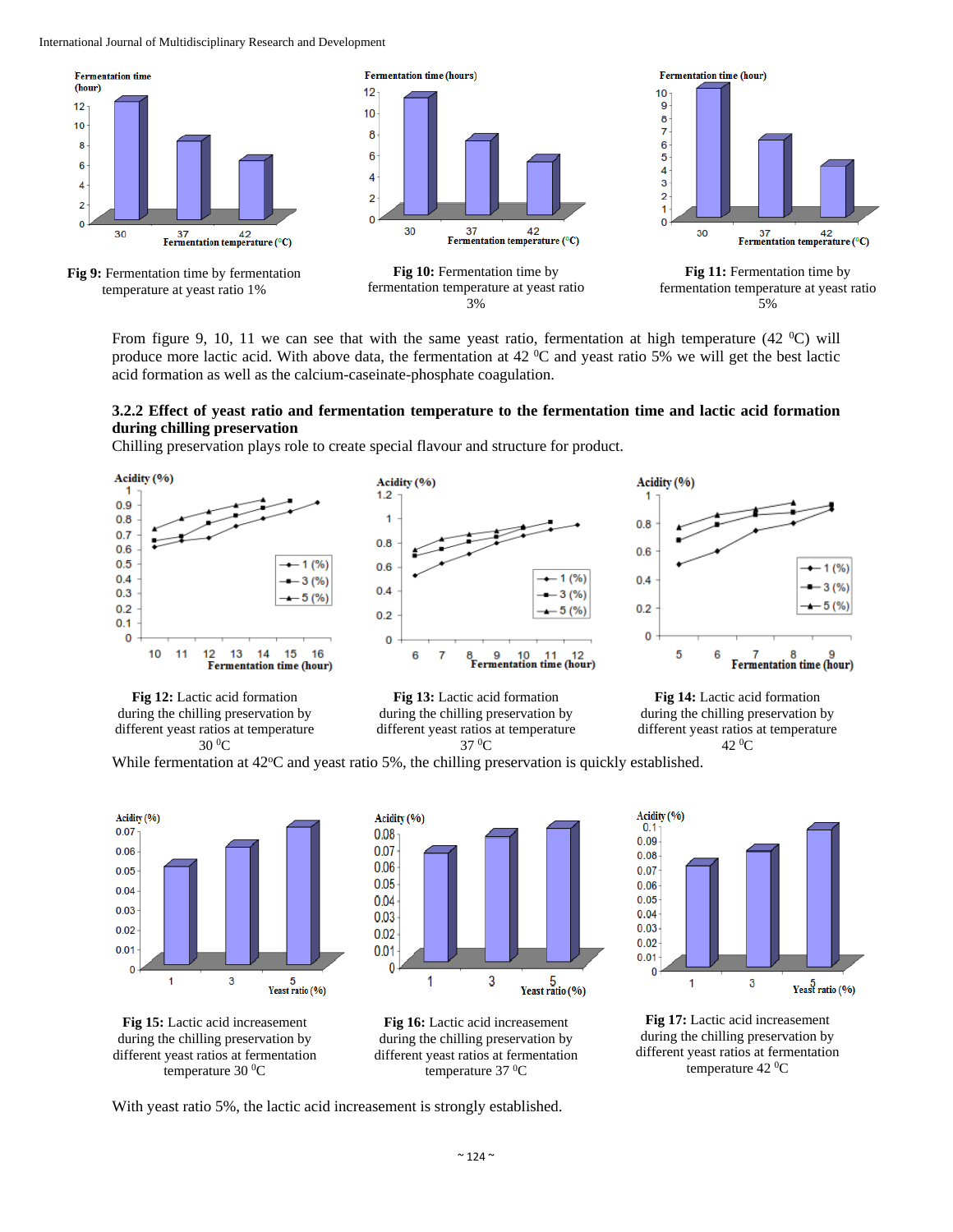International Journal of Multidisciplinary Research and Development



With fermentation temperature 42  $\rm{^0C}$  and yeast ratio 5%, we get the most lactic acid in the shortest fermentation time.



#### **3.2.3 Effect of fermentation temperature and yeast ratio to lactic bacteria growth during fermentation**





#### **3.2.4 Effect of yeast ratio and fermentation temperature to the sensory characteristics of fermented milk**

stages  $(30\text{ °C})$ 

**Table 4:** Sensory sensory characteristics of fermented milk by the yeast ratio at different fermentation temperatures

| <b>Temperature</b><br>$(^{o}C)$ | <b>Yeast</b><br>ratio $(\% )$ | <b>Appearance</b> | <b>Flavor</b>         |
|---------------------------------|-------------------------------|-------------------|-----------------------|
| 30                              | 1                             | 3.44 <sup>c</sup> | 3.19 <sup>c</sup>     |
| 37                              | 1                             | 3.25 <sup>d</sup> | 3.25 <sup>c</sup>     |
| 42                              | 1                             | 3.06 <sup>e</sup> | 3.25 <sup>c</sup>     |
| 30                              | 3                             | 4.56 <sup>a</sup> | 3.63 <sup>a</sup>     |
| 37                              | 3                             | 4.31 <sup>b</sup> | 3.50 <sup>b</sup>     |
| 42                              | 3                             | 3.00 <sup>c</sup> | 3.34 <sup>c</sup>     |
| 30                              | 5                             | $4.25^{b}$        | 3.31 <sup>c</sup>     |
| 37                              | 5                             | 2.88 <sup>f</sup> | $3.44$ <sup>abc</sup> |
| 42                              | 5                             | 3.31 <sup>d</sup> | 3.31 <sup>c</sup>     |
|                                 |                               | $F = 20.2$        | $F = 1.36$            |
|                                 |                               | $P = 0.000$       | $P = 0.221$           |

Fermentation 30 $\mathrm{^0C}$  with 3% yeast ratio we get the best fermented milk sensory characteristics such as appearance, structure and flavour.

#### **3.3 Effect of the sweet potato jam supplementation to sensory characteristics of the water buffalo fermented milk**

Table 5: Average sensory score of the fermented milk by different ratios of the sweet potato jam

| Sweet potato jam<br>ratio $(\% )$ | Appearance        | <b>Flavor</b>     |
|-----------------------------------|-------------------|-------------------|
| 10                                | 4.69 <sup>a</sup> | $3.13^{b}$        |
| 15                                | 4.50 <sup>a</sup> | 3.31 <sup>b</sup> |
| 20                                | 4.56 <sup>a</sup> | 4.13 <sup>a</sup> |
|                                   | $F = 0.58$        | $F = 29.32$       |
|                                   | $P = 0.566$       | $P = 0.000$       |
|                                   |                   |                   |

From table 5, we don't see the statistically significant difference about structure, appearance, flavour. All the fermented milk has fine structure and uniform. However, we can notice the difference about flavour. At 20% sweet potato jam, the buffalo fermented milk has the best sensory characteristics.

**Fig 22:** Yeast density in different stages  $(37<sup>0</sup>C)$